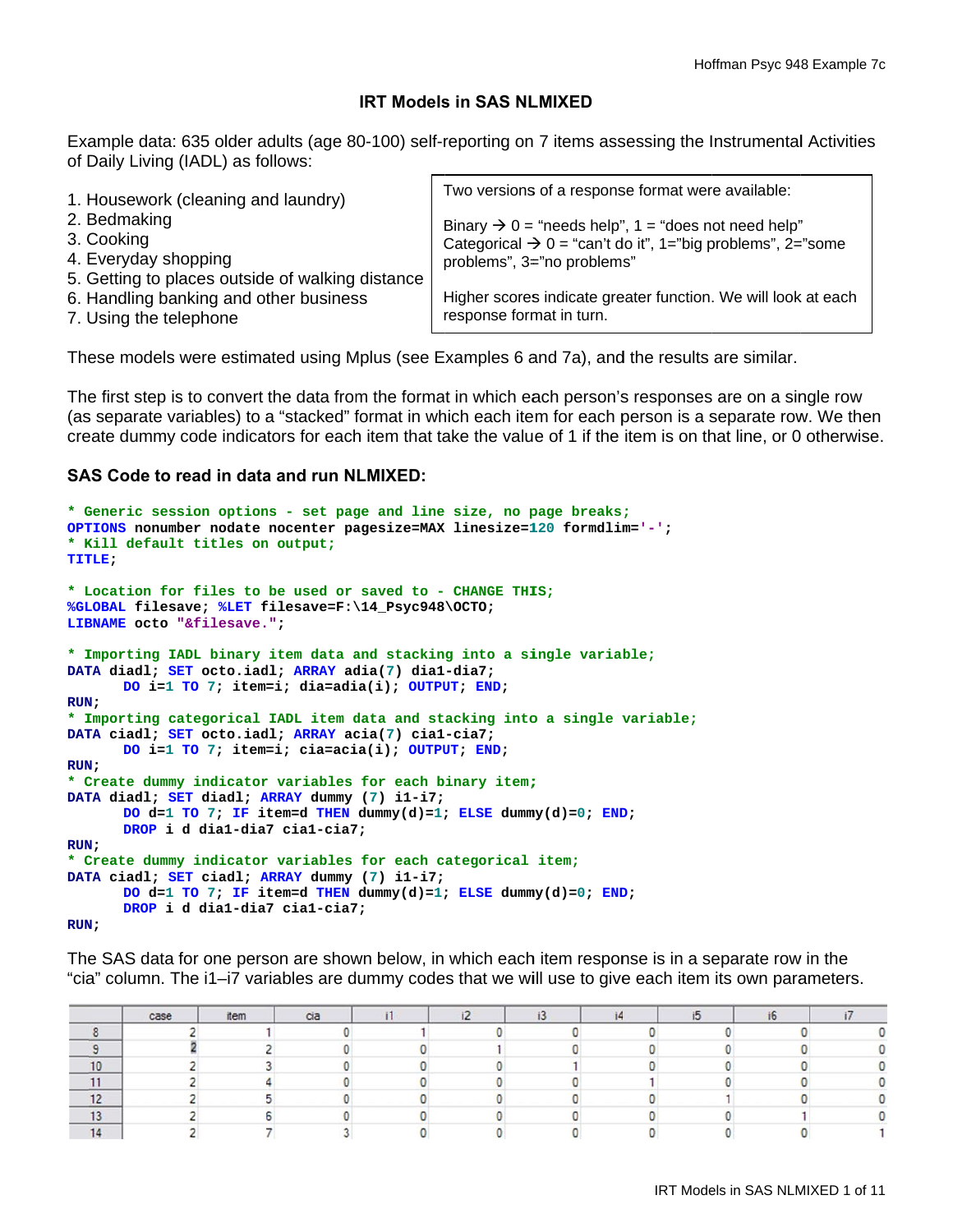/\* PROC NLMIXED syntax commands used below:

DATA gives file used for analysis -- udatafile is named above ITDETAILS gives iteration history for examining convergence METHOD=GAUSS specifies Gauss-Hermite quadrature (default) TECHNIQUE=QUANEW specifies Quasi-Newton optimization (default) TECHNIQUE=NEWRAP specifies Newton-Raphson optimization (also used) GCONV=1e-12 tightens the criterion for model convergence NOAD specifies non-adaptive quadrature for theta (use if have problems estimating) QPOINTS=15 specifies 15 quadrature points for theta The more points, the longer but more precise the estimation NOITPRINT suppresses iteration history print PARMS must list ALL parameters to be estimated with start values MODEL defines equation, where [outcome] is distributed [parameter] RANDOM lists random effects with distribution, here normal [mean, variance] SUBJECT defines level-2 nesting (here, persons) OUT lists dataset random effects (thetas) saved to ODS OUTPUT ParameterEstimates saves all estimates to named dataset  $\star$  / TITLE "1PL Binary Rasch Model with Theta Variance=1"; PROC NLMIXED DATA=diadl METHOD=GAUSS TECHNIQUE=QUANEW GCONV=1e-12 QPOINTS=15; \*NOAD; \* All model parameters must be listed here WITH start values; \* Add better start values if you want to reduce estimation time or difficulty; PARMS  $b01-b07=0$  a=1; \* A placeholder for item difficulty is created by multiplying each item difficulty by a dummy code for that item, such that we get 7 separate estimates;  $b = b01*11 + b02*12 + b03*13 + b04*14 + b05*15 + b06*16 + b07*17;$ \* The model equation is defined here -- same a for all items;  $p = exp(a*(theta-b)) / (1+exp(a*(theta-b)))$ ; \* The response variable is defined here; MODEL dia ~ binary(p); \* The random intercept (theta) is defined here, saved to named dataset; RANDOM theta ~ normal( $0,1$ ) SUBJECT = case OUT=octo. Theta\_1PLbinary; \* All parameter estimates saved to named dataset; ODS OUTPUT ParameterEstimates=octo.Item\_1PLBinary;  $RUN:$ 

```
30 seconds later...
```
# **Binary 1-PL (Rasch) Model Syntax and Truncated Output:**

1PL Binary Rasch Model with Theta Variance=1 The NLMIXED Procedure

| Specifications                                                                                                                                                                                 |      |                                                                                                                |
|------------------------------------------------------------------------------------------------------------------------------------------------------------------------------------------------|------|----------------------------------------------------------------------------------------------------------------|
| Data Set<br>Dependent Variable<br>Distribution for Dependent Variable<br>Random Effects<br>Distribution for Random Effects<br>Subject Variable<br>Optimization Technique<br>Integration Method |      | WORK.DIADL<br>dia<br>Binary<br>theta<br>Normal<br>case<br>Dual Ouasi-Newton<br>Adaptive Gaussian<br>Ouadrature |
| Dimensions                                                                                                                                                                                     |      |                                                                                                                |
| Observations Used                                                                                                                                                                              | 4367 |                                                                                                                |
| Observations Not Used                                                                                                                                                                          | 106  |                                                                                                                |
| Total Observations                                                                                                                                                                             | 4473 |                                                                                                                |
| Subjects                                                                                                                                                                                       | 635  |                                                                                                                |
| Max Obs Per Subject                                                                                                                                                                            | 7    |                                                                                                                |

NOTE: GCONV convergence criterion satisfied.

8

 $15$ 

| Fit Statistics           |        |
|--------------------------|--------|
| -2 Log Likelihood        | 2927.9 |
| AIC (smaller is better)  | 2943.9 |
| AICC (smaller is better) | 2944.0 |
| BIC (smaller is better)  | 2979.6 |

Parameters

Quadrature Points

This -2LL value is very close to what Mplus provides in LL form (SAS multiples LL by -2 for you).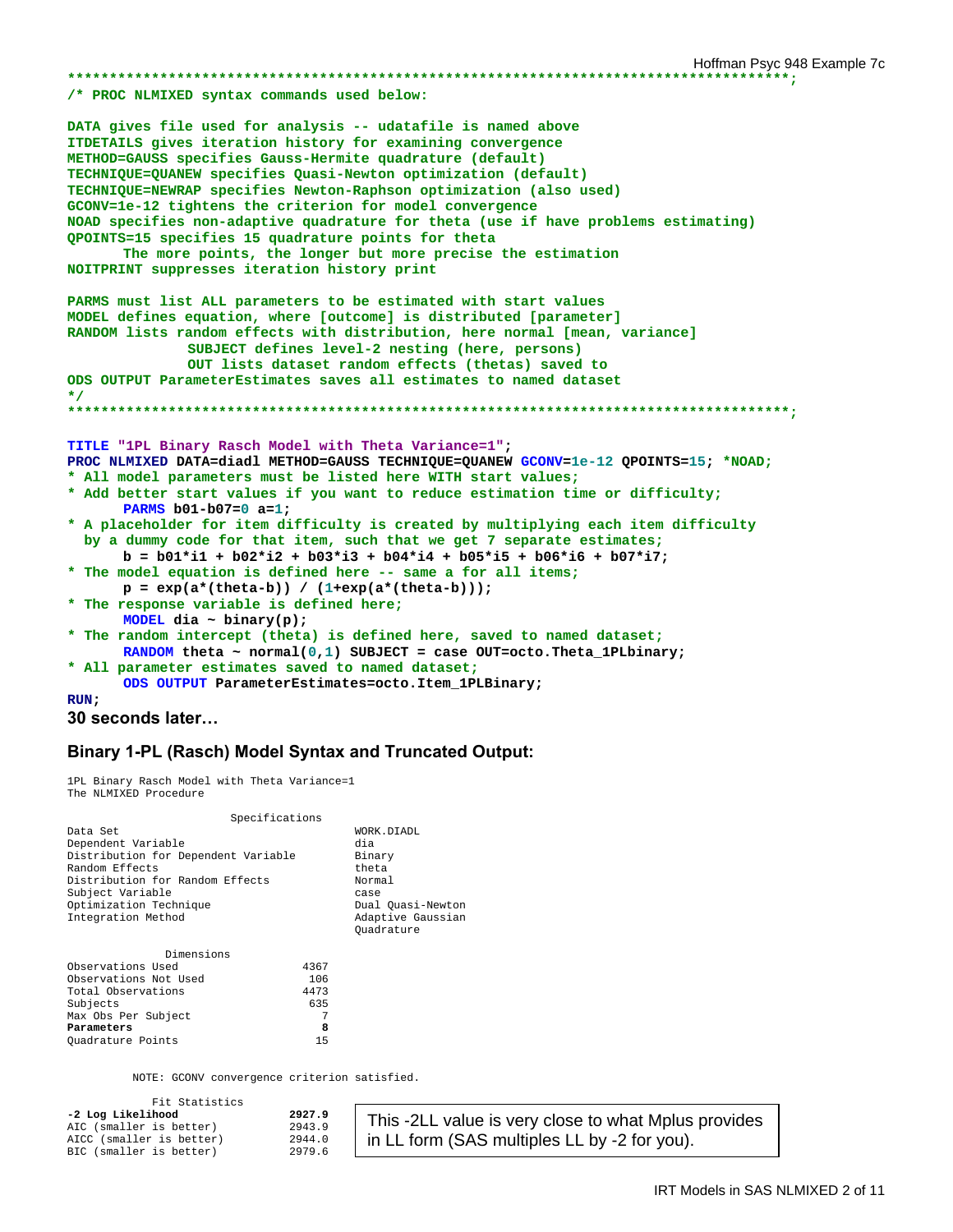|           |           | Standard |     |          |             |       |           |           |             |
|-----------|-----------|----------|-----|----------|-------------|-------|-----------|-----------|-------------|
| Parameter | Estimate  | Error    | DF  | t Value  | Pr ><br>l t | Alpha | Lower     | Upper     | Gradient    |
| b01       | $-0.3761$ | 0.05463  | 634 | $-6.89$  | < .0001     | 0.05  | $-0.4834$ | $-0.2689$ | $-1.95E-6$  |
| b02       | $-1.0562$ | 0.06712  | 634 | $-15.74$ | < .0001     | 0.05  | $-1.1880$ | $-0.9244$ | $1.672E-6$  |
| b03       | $-0.7979$ | 0.06045  | 634 | $-13.20$ | < .0001     | 0.05  | $-0.9166$ | $-0.6792$ | $5.264E-6$  |
| b04       | $-0.4369$ | 0.05502  | 634 | $-7.94$  | < .0001     | 0.05  | $-0.5450$ | $-0.3289$ | $-6.5E - 6$ |
| b05       | $-0.4308$ | 0.05485  | 634 | $-7.85$  | < .0001     | 0.05  | $-0.5385$ | $-0.3231$ | $1.083E-8$  |
| b06       | $-0.6802$ | 0.05775  | 634 | $-11.78$ | < .0001     | 0.05  | $-0.7937$ | $-0.5668$ | $1.892E-6$  |
| b07       | $-1.6939$ | 0.09239  | 634 | $-18.33$ | < .0001     | 0.05  | $-1.8753$ | $-1.5124$ | $1.334E-6$  |
| a         | 4.4443    | 0.2783   | 634 | 15.97    | < .0001     | 0.05  | 3.8978    | 4.9908    | $-3.72E-7$  |

The common discrimination (slope) parameter is "a", which is 4.4443. This matches closely with the common discrimination parameter of 4.383 estimated by Mplus for the same model.

The item difficulties (location) parameters are the b's, which gives the latent trait location at which a response of 1 (instead of 0) has a probability of 50%. These also match very closely with the b's that were obtained from Mplus (b's converted from the thresholds, b=threshold/loading).

**Mplus version: TITLE: 1PL Binary Model under ML DATA: FILE IS ADL.dat; VARIABLE: NAMES ARE case dia1-dia7 cia1-cia7; USEVARIABLES ARE dia1-dia7; CATEGORICAL ARE dia1-dia7; MISSING ARE .; ANALYSIS: ESTIMATOR IS ML; LINK IS LOGIT; MODEL: ! Factor loadings all constrained equal in 1PL IADL dia1-dia7\* (1); ! Item thresholds all free [dia1\$1-dia7\$1\*]; ! Factor mean=0 and variance=1 for identification [IADL@0]; IADL@1; TESTS OF MODEL FIT Loglikelihood**   $-1464.457$ **Information Criteria Number of Free Parameters 8 8**<br>**Akaike (AIC)** 2944.915  **Akaike (AIC) 2944.915 Bayesian (BIC) 2980.544**  Sample-Size Adjusted BIC  $(n* = (n + 2) / 24)$ **IRT PARAMETERIZATION IN TWO-PARAMETER LOGISTIC METRIC WHERE THE LOGIT IS 1.7\*DISCRIMINATION\*(THETA - DIFFICULTY) Item Discriminations IADL BY DIA1 4.383 0.272 16.094 0.000 DIA2 4.383 0.272 16.094 0.000 DIA3 4.383 0.272 16.094 0.000 DIA4 4.383 0.272 16.094 0.000 DIA5 4.383 0.272 16.094 0.000 DIA6 4.383 0.272 16.094 0.000 DIA7 4.383 0.272 16.094 0.000 Item Difficulties DIA1\$1 -0.383 0.053 -7.182 0.000 DIA2\$1 -1.069 0.065 -16.331 0.000 DIA3\$1 -0.809 0.059 -13.761 0.000 DIA4\$1 -0.444 0.054 -8.302 0.000 DIA5\$1 -0.438 0.053 -8.209 0.000 DIA6\$1 -0.690 0.056 -12.303 0.000**   $-18.758$ 

### **Binary 2-PL (Unequal Slopes) Model Syntax and Truncated Output:**

**TITLE "2PL Binary Model with Theta Variance=1"; PROC NLMIXED DATA=diadl METHOD=GAUSS TECHNIQUE=QUANEW GCONV=1e-12 QPOINTS=15; \*NOAD; \* All model parameters must be listed here WITH start values; \* This time, this includes the discrimination parameters per item; \* Add better start values if you want to reduce estimation time or difficulty; PARMS b01-b07=0 a01-a07=1; \* A placeholder for item difficulty is created by multiplying each item difficulty by a dummy code for that item, such that we get 7 separate estimates; \* We do the same to get an item discrimination separately per item; b = b01\*i1 + b02\*i2 + b03\*i3 + b04\*i4 + b05\*i5 + b06\*i6 + b07\*i7;**   $a = a01*$ i1 +  $a02*$ i2 +  $a03*$ i3 +  $a04*$ i4 +  $a05*$ i5 +  $a06*$ i6 +  $a07*$ i7; **\* The model equation is defined here -- now different a across items;**  $p = exp(a*(theta-b)) / (1+exp(a*(theta-b)))$ ; **\* The response variable is defined here; MODEL dia ~ binary(p); \* The random intercept (theta) is defined here, saved to named dataset; RANDOM theta ~ normal(0,1) SUBJECT = case OUT=octo.Theta\_2PLbinary; \* All parameter estimates saved to named dataset; ODS OUTPUT ParameterEstimates=octo.Item\_2PLBinary; RUN;** 

```
2.5 minutes later…
```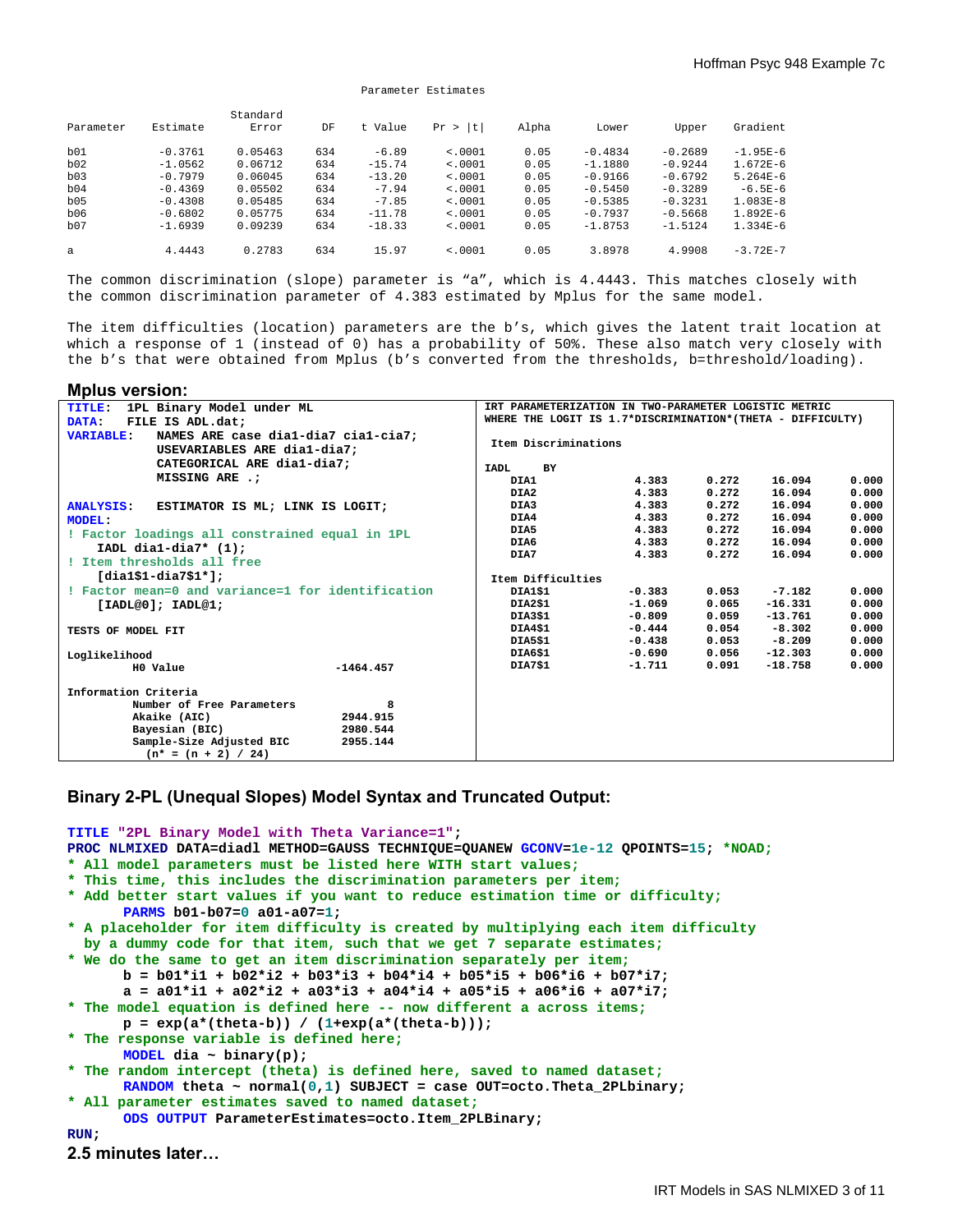2PL Binary Model with Theta Variance=1 The NLMIXED Procedure

| Specifications                      |                   |
|-------------------------------------|-------------------|
| Data Set                            | WORK.DIADL        |
| Dependent Variable                  | dia               |
| Distribution for Dependent Variable | Binary            |
| Random Effects                      | theta             |
| Distribution for Random Effects     | Normal            |
| Subject Variable                    | case              |
| Optimization Technique              | Dual Quasi-Newton |
| Integration Method                  | Adaptive Gaussian |
|                                     | Ouadrature        |
| Dimensions                          |                   |

| Observations Used     | 4367 |
|-----------------------|------|
| Observations Not Used | 106  |
| Total Observations    | 4473 |
| Subjects              | 635  |
| Max Obs Per Subject   |      |
| Parameters            | 14   |
| Quadrature Points     | 15   |

NOTE: GCONV convergence criterion satisfied.

| Fit Statistics           |        |
|--------------------------|--------|
| -2 Log Likelihood        | 2907.4 |
| AIC (smaller is better)  | 2935.4 |
| AICC (smaller is better) | 2935.5 |
| BIC (smaller is better)  | 2997.7 |

Fit Statistics from 1 PL Binary Model<br>-2 Log Likelihood 2927.9 -2 Log Likelihood 2927.9<br>AIC (smaller is better) 2943.9 AIC (smaller is better) 2943.9<br>AICC (smaller is better) 2944.0 AICC (smaller is better) 2944.0<br>BIC (smaller is better) 2979.6 BIC (smaller is better) 2927.9 – 2907.4 = 20.5 on df=6 is *p* =.0023,

so the 2PL is an improvement over the 1PL (we need different slopes across items)

|           |           |          |     |          | Parameter Estimates |       |           |           |              |
|-----------|-----------|----------|-----|----------|---------------------|-------|-----------|-----------|--------------|
|           |           | Standard |     |          |                     |       |           |           |              |
| Parameter | Estimate  | Error    | DF  | t Value  | t <br>Pr >          | Alpha | Lower     | Upper     | Gradient     |
| b01       | $-0.3733$ | 0.05513  | 634 | $-6.77$  | < .0001             | 0.05  | $-0.4815$ | $-0.2650$ | $-2.56E-7$   |
| b02       | $-1.0308$ | 0.06815  | 634 | $-15.12$ | < .0001             | 0.05  | $-1.1646$ | $-0.8969$ | $-9.62E-6$   |
| b03       | $-0.7899$ | 0.06232  | 634 | $-12.68$ | < .0001             | 0.05  | $-0.9123$ | $-0.6675$ | $-2.41E-6$   |
| b04       | $-0.4067$ | 0.05226  | 634 | $-7.78$  | < .0001             | 0.05  | $-0.5093$ | $-0.3041$ | 0.000022     |
| b05       | $-0.4261$ | 0.05557  | 634 | $-7.67$  | < .0001             | 0.05  | $-0.5353$ | $-0.3170$ | $-6.26E-6$   |
| b06       | $-0.6978$ | 0.06267  | 634 | $-11.13$ | < .0001             | 0.05  | $-0.8209$ | $-0.5747$ | $-1.54E-6$   |
| b07       | $-1.7958$ | 0.1259   | 634 | $-14.26$ | < .0001             | 0.05  | $-2.0431$ | $-1.5486$ | $-3.22E-6$   |
| a01       | 4.4232    | 0.5761   | 634 | 7.68     | < .0001             | 0.05  | 3.2918    | 5.5546    | $-8.4E-8$    |
| a02       | 5.0241    | 0.8155   | 634 | 6.16     | < .0001             | 0.05  | 3.4227    | 6.6256    | $6.695E - 7$ |
| a03       | 4.3836    | 0.5779   | 634 | 7.59     | < .0001             | 0.05  | 3.2488    | 5.5185    | $6.268E - 7$ |
| a04       | 8.0493    | 1.9078   | 634 | 4.22     | < .0001             | 0.05  | 4.3030    | 11.7956   | $-1.47E-7$   |
| a05       | 4.3946    | 0.5547   | 634 | 7.92     | < .0001             | 0.05  | 3.3055    | 5.4838    | 1.798E-7     |
| a06       | 3.5189    | 0.4120   | 634 | 8.54     | < .0001             | 0.05  | 2.7099    | 4.3278    | $6.651E - 7$ |
| a07       | 3.3206    | 0.6078   | 634 | 5.46     | < .0001             | 0.05  | 2.1271    | 4.5141    | $8.93E - 7$  |

The item discriminations (slope) parameters are the a's, which gives one slope per item. These match closely numerically to the discriminations estimated by Mplus.

The item difficulties (location) parameters are the b's, which gives the latent trait location at which a response of 1 (instead of 0) has a probability of 50%. These match fairly closely numerically to the b's estimated by Mplus.

#### **Mplus version:**

| 2PL Binary Model under ML<br>IRT PARAMETERIZATION IN TWO-PARAMETER LOGISTIC METRIC<br>TITLE: |             |                      |                                                            |          |       |           |       |  |
|----------------------------------------------------------------------------------------------|-------------|----------------------|------------------------------------------------------------|----------|-------|-----------|-------|--|
| FILE IS ADL.dat;<br>DATA:                                                                    |             |                      | WHERE THE LOGIT IS 1.7*DISCRIMINATION*(THETA - DIFFICULTY) |          |       |           |       |  |
| NAMES ARE case dial-dia7 cial-cia7;<br><b>VARIABLE:</b><br>USEVARIABLES ARE dia1-dia7;       |             | Item Discriminations |                                                            |          |       |           |       |  |
| CATEGORICAL ARE dia1-dia7;                                                                   |             | <b>TADL</b>          | <b>BY</b>                                                  |          |       |           |       |  |
| MISSING ARE .:                                                                               |             | DIA1                 |                                                            | 4.328    | 0.560 | 7.725     | 0.000 |  |
| ESTIMATOR IS ML; LINK IS LOGIT;<br><b>ANALYSIS:</b>                                          |             | DIA2                 |                                                            | 4.978    | 0.808 | 6.159     | 0.000 |  |
| <b>MODEL:</b>                                                                                |             | DIA3                 |                                                            | 4.323    | 0.570 | 7.579     | 0.000 |  |
| ! Factor loadings all free in 2PL                                                            |             | DIA4                 |                                                            | 7.511    | 1.696 | 4.429     | 0.000 |  |
| IADL dia1-dia7*;                                                                             |             | DIA5                 |                                                            | 4.248    | 0.527 | 8.062     | 0.000 |  |
| ! Item thresholds all free                                                                   |             | DIA6                 |                                                            | 3.451    | 0.401 | 8.600     | 0.000 |  |
|                                                                                              |             | DIA7                 |                                                            | 3.283    | 0.601 | 5.467     | 0.000 |  |
| $[dial$1-dia7$1*];$                                                                          |             |                      |                                                            |          |       |           |       |  |
| ! Factor mean=0 and variance=1 for identification                                            |             |                      | Item Difficulties                                          |          |       |           |       |  |
| [IADL@0]; IADL@1;                                                                            |             | DIA1\$1              |                                                            | $-0.376$ | 0.052 | $-7.298$  | 0.000 |  |
|                                                                                              |             | DIA2\$1              |                                                            | $-1.045$ | 0.065 | $-15.978$ | 0.000 |  |
| TESTS OF MODEL FIT                                                                           |             | DIA3\$1              |                                                            | $-0.801$ | 0.059 | $-13.562$ | 0.000 |  |
| Loglikelihood                                                                                |             | DIA4\$1              |                                                            | $-0.415$ | 0.047 | $-8.849$  | 0.000 |  |
| H0 Value                                                                                     | $-1454.634$ | DIA5\$1              |                                                            | $-0.432$ | 0.052 | $-8.296$  | 0.000 |  |
| Information Criteria                                                                         |             | DIA6\$1              |                                                            | $-0.708$ | 0.060 | $-11.889$ | 0.000 |  |
| Number of Free Parameters                                                                    | 14          | DIA7\$1              |                                                            | $-1.816$ | 0.126 | $-14.454$ | 0.000 |  |
| Akaike (AIC)                                                                                 | 2937.268    |                      |                                                            |          |       |           |       |  |
| Bayesian (BIC)                                                                               | 2999.619    |                      |                                                            |          |       |           |       |  |
| Sample-Size Adjusted BIC                                                                     | 2955.170    |                      |                                                            |          |       |           |       |  |
| $(n* = (n + 2) / 24)$                                                                        |             |                      |                                                            |          |       |           |       |  |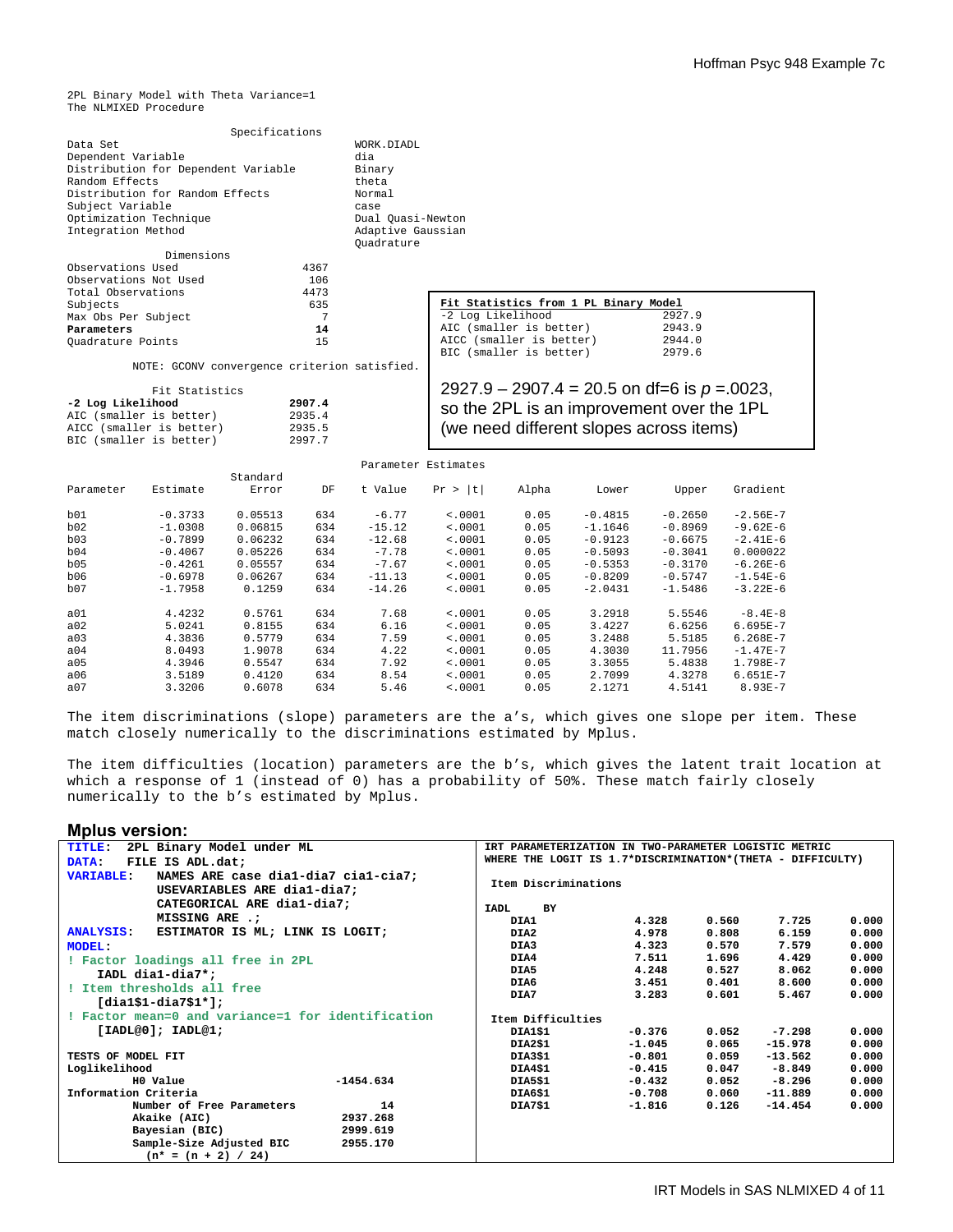# **Polytomous (4-category) Constrained Graded Response Model (Equal Slope across Items) Model Syntax and Truncated Output:**

```
TITLE "1PL (constrained) Graded Response Model with Theta variance=1"; 
PROC NLMIXED DATA=ciadl METHOD=GAUSS TECHNIQUE=QUANEW GCONV=1e-12 QPOINTS=15; *NOAD;
* All model parameters must be listed here WITH start values;
* 3 difficulties per item, same discrimination across items;
* Add better start values if you want to reduce estimation time or difficulty;
      PARMS b101-b107=-3 b201-b207=-2 b301-b307=-1 a=2; 
       b1 = b101*i1 + b102*i2 + b103*i3 + b104*i4 + b105*i5 + b106*i6 + b107*i7; 
       b2 = b201*i1 + b202*i2 + b203*i3 + b204*i4 + b205*i5 + b206*i6 + b207*i7; 
       b3 = b301*i1 + b302*i2 + b303*i3 + b304*i4 + b305*i5 + b306*i6 + b307*i7; 
* The cumulative model is now a series of equations conditional on response;
* eta1 refers to 0 vs. 123;
* eta2 refers to 01 vs. 23;
* eta3 refers to 012 vs, 3;
       eta1 = exp(a*(theta-b1)) / (1+exp(a*(theta-b1))); 
       eta2 = exp(a*(theta-b2)) / (1+exp(a*(theta-b2))); 
       eta3 = exp(a*(theta-b3)) / (1+exp(a*(theta-b3))); 
* Calculate probabilities per category via subtraction of cumulative model;
            IF cia=0 THEN p = 1-eta1; 
      ELSE IF cia=1 THEN p = eta1-eta2; 
      ELSE IF cia=2 THEN p = eta2-eta3; 
      ELSE IF cia=3 THEN p = eta3; 
* The response variable is defined here; 
* Because NLMIXED doesn't have a standard distribution for polytomous data, 
   we specify a general one as log(p);
      11 = \log(p);
      MODEL cia ~ general(ll); 
* The random intercept (theta) is defined here, saved to named dataset;
      RANDOM theta ~ normal(0,1) SUBJECT = case OUT=octo.Theta_1PLcategorical; 
* All parameter estimates saved to named dataset;
      ODS OUTPUT ParameterEstimates=octo.Item_1PLcategorical;
```
#### **RUN;**

## **3 minutes later…**

1PL (constrained) Graded Response Model with Theta variance=1 The NLMIXED Procedure

Specifications

| ppectrications                      |                   |
|-------------------------------------|-------------------|
| Data Set                            | WORK.CIADL        |
| Dependent Variable                  | cia               |
| Distribution for Dependent Variable | General           |
| Random Effects                      | theta             |
| Distribution for Random Effects     | Normal            |
| Subject Variable                    | case              |
| Optimization Technique              | Dual Quasi-Newton |
| Integration Method                  | Adaptive Gaussian |
|                                     | Ouadrature        |

Dimensions

| Observations Used     | 4230 |
|-----------------------|------|
| Observations Not Used | 243  |
| Total Observations    | 4473 |
| Subjects              | 634  |
| Max Obs Per Subject   | 7    |
| Parameters            | 22   |
| Ouadrature Points     | 15   |

NOTE: GCONV convergence criterion satisfied.

#### Fit Statistics

| -2 Log Likelihood        | 5182.4 |
|--------------------------|--------|
| AIC (smaller is better)  | 5226.4 |
| AICC (smaller is better) | 5226.6 |
| BIC (smaller is better)  | 5324.3 |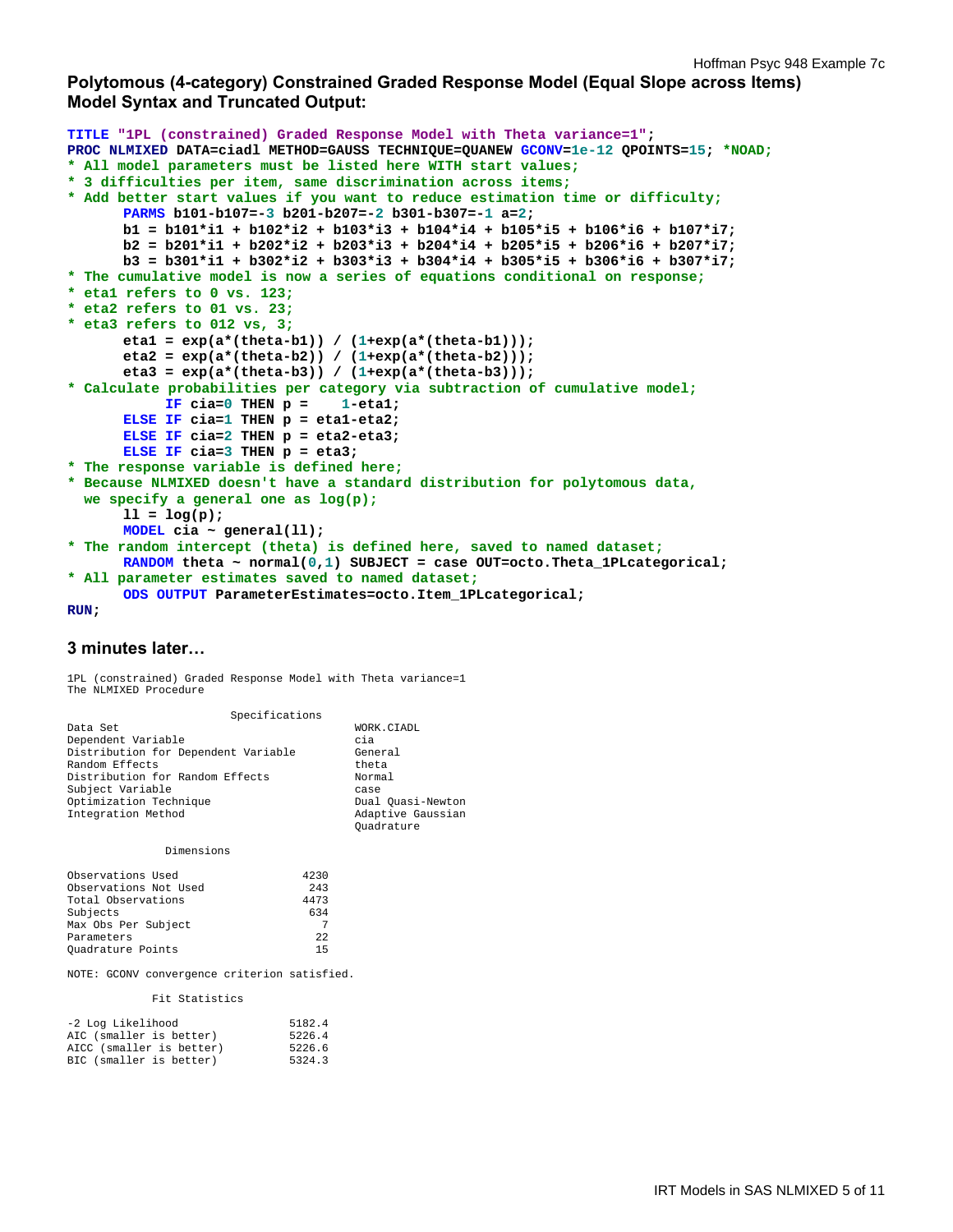| Parameter Estimates |           |                   |     |          |         |       |           |            |            |
|---------------------|-----------|-------------------|-----|----------|---------|-------|-----------|------------|------------|
| Parameter           | Estimate  | Standard<br>Error | DF  | t Value  | Pr >  t | Alpha | Lower     | Upper      | Gradient   |
|                     |           |                   |     |          |         |       |           |            |            |
| b101                | $-1.5218$ | 0.08581           | 633 | $-17.73$ | < .0001 | 0.05  | $-1.6903$ | $-1.3533$  | $6.944E-6$ |
| b102                | $-1.6077$ | 0.08985           | 633 | $-17.89$ | < .0001 | 0.05  | $-1.7841$ | $-1.4312$  | 0.000047   |
| b103                | $-1.5041$ | 0.08610           | 633 | $-17.47$ | < .0001 | 0.05  | $-1.6732$ | $-1.3350$  | $-0.00005$ |
| b104                | $-1.3889$ | 0.08101           | 633 | $-17.15$ | < .0001 | 0.05  | $-1.5480$ | $-1.2299$  | $9.125E-6$ |
| b105                | $-1.7737$ | 0.09650           | 633 | $-18.38$ | < .0001 | 0.05  | $-1.9632$ | $-1.5842$  | 0.000015   |
| b106                | $-1.7379$ | 0.09717           | 633 | $-17.89$ | < .0001 | 0.05  | $-1.9287$ | $-1.5470$  | $-0.00002$ |
| b107                | $-2.3355$ | 0.1508            | 633 | $-15.48$ | < .0001 | 0.05  | $-2.6317$ | $-2.0393$  | $-4.37E-6$ |
| b201                | $-1.0271$ | 0.06694           | 633 | $-15.34$ | < .0001 | 0.05  | $-1.1585$ | $-0.8956$  | $-0.00002$ |
| b202                | $-1.2847$ | 0.07571           | 633 | $-16.97$ | < .0001 | 0.05  | $-1.4334$ | $-1.1361$  | $-0.00001$ |
| b203                | $-1.1656$ | 0.07207           | 633 | $-16.17$ | < .0001 | 0.05  | $-1.3072$ | $-1.0241$  | 0.000023   |
| b204                | $-0.8760$ | 0.06325           | 633 | $-13.85$ | < .0001 | 0.05  | $-1.0002$ | $-0.7517$  | $-0.00002$ |
| b205                | $-0.8440$ | 0.06146           | 633 | $-13.73$ | < .0001 | 0.05  | $-0.9647$ | $-0.7234$  | $-0.00003$ |
| b206                | $-1.1431$ | 0.07088           | 633 | $-16.13$ | < .0001 | 0.05  | $-1.2823$ | $-1.0040$  | 0.000021   |
| b207                | $-1.8182$ | 0.1012            | 633 | $-17.97$ | < .0001 | 0.05  | $-2.0170$ | $-1.6195$  | $-2.33E-6$ |
| b301                | $-0.1735$ | 0.05471           | 633 | $-3.17$  | 0.0016  | 0.05  | $-0.2809$ | $-0.06604$ | 0.000028   |
| b302                | $-0.7613$ | 0.05997           | 633 | $-12.69$ | < .0001 | 0.05  | $-0.8791$ | $-0.6435$  | $-0.00004$ |
| b303                | $-0.5765$ | 0.05746           | 633 | $-10.03$ | < .0001 | 0.05  | $-0.6894$ | $-0.4637$  | 0.000019   |
| b304                | $-0.2442$ | 0.05444           | 633 | $-4.49$  | < .0001 | 0.05  | $-0.3511$ | $-0.1373$  | 0.00005    |
| b305                | $-0.1806$ | 0.05416           | 633 | $-3.33$  | 0.0009  | 0.05  | $-0.2869$ | $-0.07423$ | $-0.00001$ |
| b306                | $-0.6691$ | 0.05843           | 633 | $-11.45$ | < .0001 | 0.05  | $-0.7839$ | $-0.5544$  | $-0.00002$ |
| b307                | $-1.3076$ | 0.07517           | 633 | $-17.40$ | < .0001 | 0.05  | $-1.4553$ | $-1.1600$  | 0.000015   |
| a                   | 3.9565    | 0.1935            | 633 | 20.45    | < .0001 | 0.05  | 3.5765    | 4.3364     | $2.618E-6$ |

The common item discrimination parameters is a= 3.9565. The item difficulties (location) parameters are the b's, interpreted as the difficulty for each submodel. B1 is the item difficulty (where probability is 50%) of moving from a response of 0 to 123, B2 is 01 vs 23, and B3 is 012 vs 3.

Mplus does not provide IRT parameters from categorical response models, but they can be calculated from the item factor model loadings and thresholds it does provide. The b's match pretty well, and a would have been 3.944 from Mplus.

## **Polytomous (4-category) Typical Graded Response Model (Unequal Slopes across Items) Model Syntax and Truncated Output:**

```
TITLE "2PL (Typical) Graded Response Model with Theta variance=1"; 
PROC NLMIXED DATA=ciadl ITDETAILS METHOD=GAUSS TECHNIQUE=QUANEW GCONV=1e-12 QPOINTS=15; *NOAD;
* All model parameters must be listed here WITH start values;
* 3 difficulties per item, 1 discrimination per item now;
* Add better start values if you want to reduce estimation time or difficulty;
       PARMS b101-b107=-3 b201-b207=-2 b301-b307=-1 a01-a07=2; 
       b1 = b101*i1 + b102*i2 + b103*i3 + b104*i4 + b105*i5 + b106*i6 + b107*i7; 
       b2 = b201*i1 + b202*i2 + b203*i3 + b204*i4 + b205*i5 + b206*i6 + b207*i7; 
       b3 = b301*i1 + b302*i2 + b303*i3 + b304*i4 + b305*i5 + b306*i6 + b307*i7; 
       a = a01*11 + a02*12 + a03*13 + a04*14 + a05*15 + a06*16 + a07*17;* The cumulative model is now a series of equations conditional on response;
* eta1 refers to 0 vs. 123;
* eta2 refers to 01 vs. 23;
* eta3 refers to 012 vs, 3;
        eta1 = exp(a*(theta-b1)) / (1+exp(a*(theta-b1))); 
        eta2 = exp(a*(theta-b2)) / (1+exp(a*(theta-b2))); 
        eta3 = exp(a*(theta-b3)) / (1+exp(a*(theta-b3))); 
* Calculate probabilities per category via subtraction of cumulative model;
            IF cia=0 THEN p = 1-eta1; 
      ELSE IF cia=1 THEN p = eta1-eta2; 
      ELSE IF cia=2 THEN p = eta2-eta3; 
      ELSE IF cia=3 THEN p = eta3; 
* The response variable is defined here; 
* Because NLMIXED doesn't have a standard distribution for polytomous data, 
   we specify a general one as log(p);
       11 = \log(p);
      MODEL cia ~ general(ll); 
* The random intercept (theta) is defined here, saved to named dataset;
      RANDOM theta ~ normal(0,1) SUBJECT = case OUT=octo.Theta_2PLcategorical; 
* All parameter estimates saved to named dataset;
      ODS OUTPUT ParameterEstimates=octo.Item_2PLcategorical; 
RUN;
```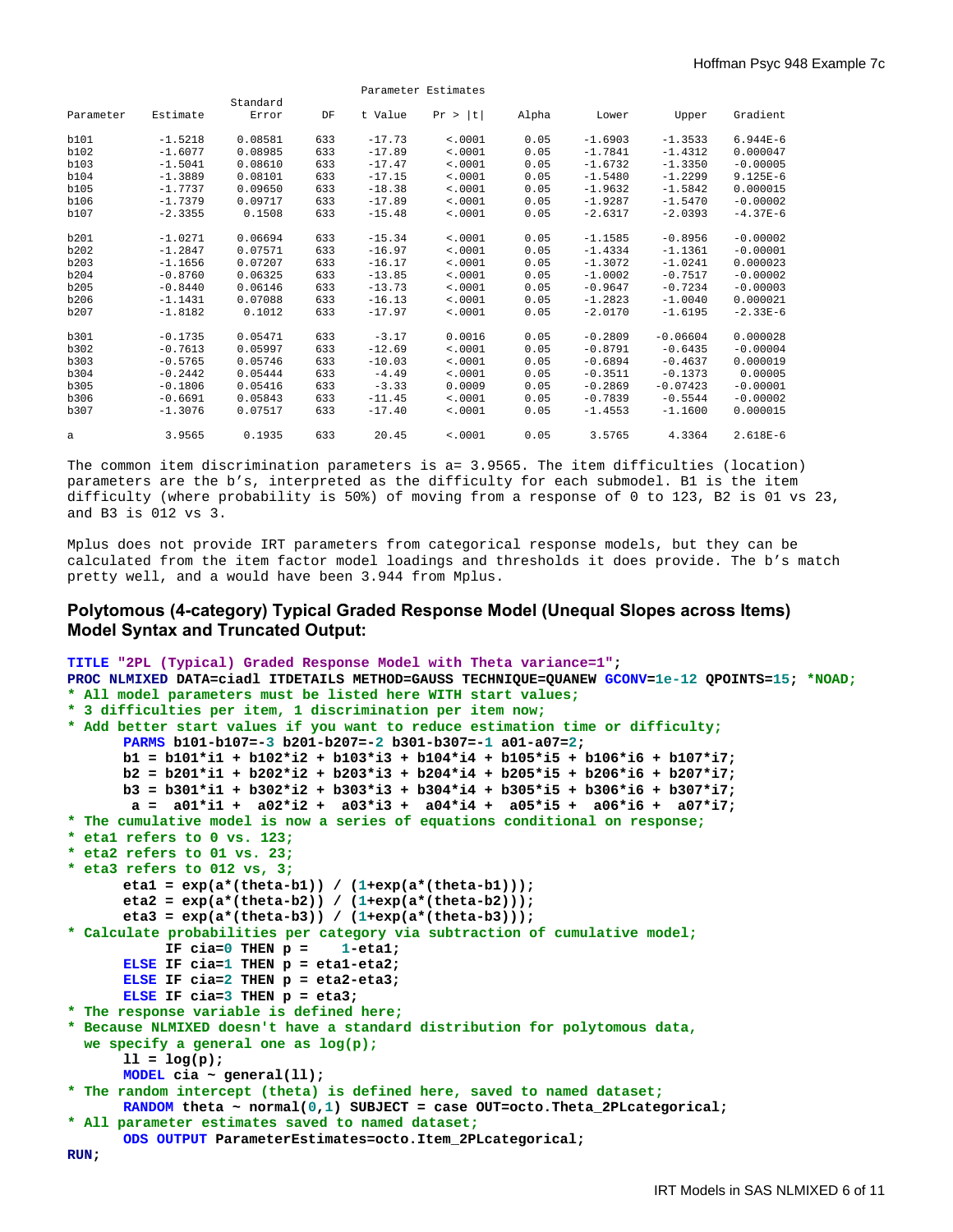# **12 minutes later…**

2PL (Typical) Graded Response Model with Theta variance=1 The NLMIXED Procedure

 Specifications Dependent Variable cia Distribution for Dependent Variable General<br>Random Effects theta Random Effects theta<br>Distribution for Random Effects Normal Distribution for Random Effects Subject Variable<br>
Optimization Technique<br>
Cuasi-Newton Optimization Technique Dual Quasi-Newton Integration Method Adaptive Gaussian Integration Method

| Dimensions            |      |
|-----------------------|------|
| Observations Used     | 4230 |
| Observations Not Used | 243  |
| Total Observations    | 4473 |
| Subjects              | 634  |
| Max Obs Per Subject   |      |
| Parameters            | 28   |
| Quadrature Points     | 1.5  |
|                       |      |

WORK.CIADL<br>cia Quadrature

| Fit Statistics for 1PL version of GRM |
|---------------------------------------|
| 5182.4                                |
| 5226.4                                |
| 5226.6                                |
| 5324.3                                |
|                                       |

NOTE: GCONV convergence criterion satisfied.

Fit Statistics

| -2 Log Likelihood        | 5045.4 |
|--------------------------|--------|
| AIC (smaller is better)  | 5101.4 |
| AICC (smaller is better) | 5101.8 |
| BIC (smaller is better)  | 5226.1 |

| 5182.4 – 5045.4 = 137.0 on df=6 is $p < 0.0001$ , so the |
|----------------------------------------------------------|
| full GRM is an improvement over the constrained          |
| GRM (we need different slopes across items).             |

|           |           |          |     |          | ralametel botimates |       |           |            |              |
|-----------|-----------|----------|-----|----------|---------------------|-------|-----------|------------|--------------|
|           |           | Standard |     |          |                     |       |           |            |              |
| Parameter | Estimate  | Error    | DF  | t Value  | Pr ><br> t          | Alpha | Lower     | Upper      | Gradient     |
| b101      | $-1.4127$ | 0.08087  | 633 | $-17.47$ | < .0001             | 0.05  | $-1.5715$ | $-1.2539$  | 0.000056     |
| b102      | $-1.5482$ | 0.08953  | 633 | $-17.29$ | < .0001             | 0.05  | $-1.7240$ | $-1.3724$  | 0.000086     |
| b103      | $-1.4644$ | 0.08777  | 633 | $-16.68$ | < .0001             | 0.05  | $-1.6367$ | $-1.2920$  | $9.673E-6$   |
| b104      | $-1.2883$ | 0.07796  | 633 | $-16.52$ | < .0001             | 0.05  | $-1.4414$ | $-1.1352$  | 8.937E-6     |
| b105      | $-1.8321$ | 0.1057   | 633 | $-17.33$ | < .0001             | 0.05  | $-2.0398$ | $-1.6245$  | 0.000019     |
| b106      | $-1.8936$ | 0.1209   | 633 | $-15.66$ | < .0001             | 0.05  | $-2.1310$ | $-1.6563$  | $-0.00011$   |
| b107      | $-3.2528$ | 0.3204   | 633 | $-10.15$ | < .0001             | 0.05  | $-3.8820$ | $-2.6235$  | $-0.00003$   |
| b201      | $-0.9244$ | 0.06116  | 633 | $-15.11$ | < .0001             | 0.05  | $-1.0445$ | $-0.8043$  | $-4.8E-6$    |
| b202      | $-1.1958$ | 0.07377  | 633 | $-16.21$ | < .0001             | 0.05  | $-1.3407$ | $-1.0510$  | $-0.00002$   |
| b203      | $-1.1073$ | 0.07191  | 633 | $-15.40$ | < .0001             | 0.05  | $-1.2485$ | $-0.9661$  | $-0.00008$   |
| b204      | $-0.7943$ | 0.05969  | 633 | $-13.31$ | < .0001             | 0.05  | $-0.9115$ | $-0.6771$  | $8.442E - 6$ |
| b205      | $-0.8375$ | 0.06492  | 633 | $-12.90$ | < .0001             | 0.05  | $-0.9650$ | $-0.7100$  | $-0.00004$   |
| b206      | $-1.2189$ | 0.08445  | 633 | $-14.43$ | < .0001             | 0.05  | $-1.3847$ | $-1.0531$  | 0.00005      |
| b207      | $-2.4576$ | 0.2159   | 633 | $-11.38$ | < .0001             | 0.05  | $-2.8815$ | $-2.0336$  | 0.000019     |
| b301      | $-0.1611$ | 0.05071  | 633 | $-3.18$  | 0.0016              | 0.05  | $-0.2607$ | $-0.06152$ | $-0.0002$    |
| b302      | $-0.7006$ | 0.05693  | 633 | $-12.31$ | < .0001             | 0.05  | $-0.8124$ | $-0.5888$  | $-0.00005$   |
| b303      | $-0.5394$ | 0.05563  | 633 | $-9.70$  | < .0001             | 0.05  | $-0.6486$ | $-0.4301$  | $-0.00005$   |
| b304      | $-0.2314$ | 0.05153  | 633 | $-4.49$  | < .0001             | 0.05  | $-0.3326$ | $-0.1302$  | 0.00012      |
| b305      | $-0.1746$ | 0.05478  | 633 | $-3.19$  | 0.0015              | 0.05  | $-0.2821$ | $-0.06701$ | 0.00006      |
| b306      | $-0.6878$ | 0.06483  | 633 | $-10.61$ | < .0001             | 0.05  | $-0.8151$ | $-0.5604$  | 0.000072     |
| b307      | $-1.6427$ | 0.1367   | 633 | $-12.02$ | < .0001             | 0.05  | $-1.9111$ | $-1.3743$  | 0.000023     |
| a01       | 6.9540    | 0.8559   | 633 | 8.13     | < .0001             | 0.05  | 5.2734    | 8.6347     | $-3.03E-6$   |
| a02       | 5.2004    | 0.5529   | 633 | 9.41     | < .0001             | 0.05  | 4.1146    | 6.2862     | $-0.00002$   |
| a03       | 4.6182    | 0.4538   | 633 | 10.18    | < .0001             | 0.05  | 3.7271    | 5.5094     | $-0.00002$   |
| a04       | 5.7331    | 0.6122   | 633 | 9.36     | < .0001             | 0.05  | 4.5309    | 6.9353     | 0.000016     |
| a05       | 3.5579    | 0.2982   | 633 | 11.93    | < .0001             | 0.05  | 2.9723    | 4.1435     | $5.281E-6$   |
| a06       | 2.8974    | 0.2605   | 633 | 11.12    | < .0001             | 0.05  | 2.3858    | 3.4090     | 0.000016     |
| a07       | 1.7762    | 0.2085   | 633 | 8.52     | < .0001             | 0.05  | 1.3668    | 2.1856     | 0.000018     |

Parameter Estimates

Each item now has a separate "a" discrimination parameter. The item difficulties (location) parameters are the b's, interpreted as the difficulty for each submodel. B1 is the item difficulty (where probability is 50%) of moving from a response of 0 to 123, B2 is 01 vs 23, and B3 is 012 vs 3.

Mplus does not provide IRT parameters from categorical response models, but they can be calculated from the item factor model loadings and thresholds it does provide. The a's and b's match pretty well the converted estimates from Mplus.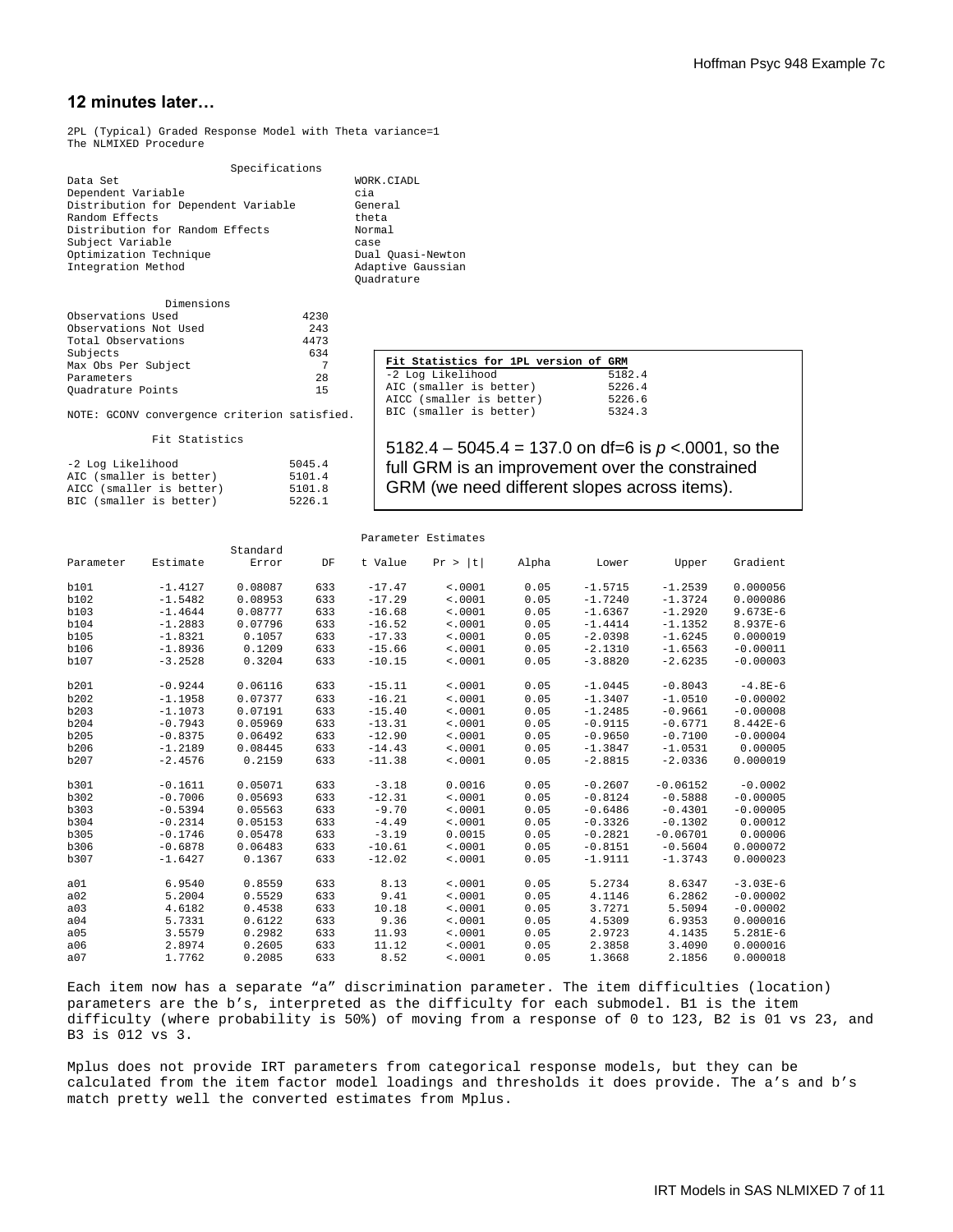## **Polytomous (4-category) Partial Credit Model (Equal Slopes) Model Syntax and Truncated Output:**

```
TITLE "1PL (typical) Partial Credit Model Model with Theta variance=1"; 
PROC NLMIXED DATA=ciadl METHOD=GAUSS TECHNIQUE=QUANEW GCONV=1e-12 QPOINTS=15; *NOAD;
* All model parameters must be listed here WITH start values;
* 3 step thresholds per item, same discrimination across items;
      PARMS d101-d107=-2 d201-d207=-1 d301-d307=0 a=2; 
       d1 = d101*i1 + d102*i2 + d103*i3 + d104*i4 + d105*i5 + d106*i6 + d107*i7; 
       d2 = d201*i1 + d202*i2 + d203*i3 + d204*i4 + d205*i5 + d206*i6 + d207*i7; 
       d3 = d301*i1 + d302*i2 + d303*i3 + d304*i4 + d305*i5 + d306*i6 + d307*i7; 
* The adjacent-category model is also a series of equations conditional on response;
* eta1 refers to 0 vs. 1;
* eta2 refers to 1 vs. 2;
* eta3 refers to 2 vs. 3;
       eta1 = exp(a*((theta-d1))); 
       eta2 = exp(a*((theta-d1)+(theta-d2))); 
       eta3 = exp(a*((theta-d1)+(theta-d2)+(theta-d3))); 
* Probabilities per category estimated directly;
           IF cia=0 THEN p = 1 / (1 + 1) eta(1 + 1) eta(2 + 1);
      ELSE IF cia=1 THEN p = eta1 / (1 + eta1 + eta2 + eta3); 
      ELSE IF cia=2 THEN p = eta2 / (1 + eta1 + eta2 + eta3); 
      ELSE IF cia=3 THEN p = eta3 / (1 + eta1 + eta2 + eta3); 
* The response variable is defined here; 
* Because NLMIXED doesn't have a standard distribution for polytomous data, 
   we specify a general one as log(p);
      11 = \log(p);
      MODEL cia ~ general(ll); 
* The random intercept (theta) is defined here, saved to named dataset;
      RANDOM theta ~ normal(0,1) SUBJECT = case OUT=octo.Theta_1PCM; 
* All parameter estimates saved to named dataset;
      ODS OUTPUT ParameterEstimates=octo.Item_1PCM;
```

```
RUN;
```
## **5 minutes later…**

1PL (typical) Partial Credit Model Model with Theta variance=1 The NLMIXED Procedure

Specifications

| Data Set                                     | WORK.CIADL                                           |
|----------------------------------------------|------------------------------------------------------|
| Dependent Variable                           | cia                                                  |
| Distribution for Dependent Variable          | General                                              |
| Random Effects                               | theta                                                |
| Distribution for Random Effects              | Normal                                               |
| Subject Variable                             | case                                                 |
| Optimization Technique<br>Integration Method | Dual Quasi-Newton<br>Adaptive Gaussian<br>Ouadrature |

Dimensions

#### Fit Statistics

| -2 Log Likelihood        | 5161.6 |
|--------------------------|--------|
| AIC (smaller is better)  | 5205.6 |
| AICC (smaller is better) | 5205.8 |
| BIC (smaller is better)  | 5303.5 |

NOTE: GCONV convergence criterion satisfied.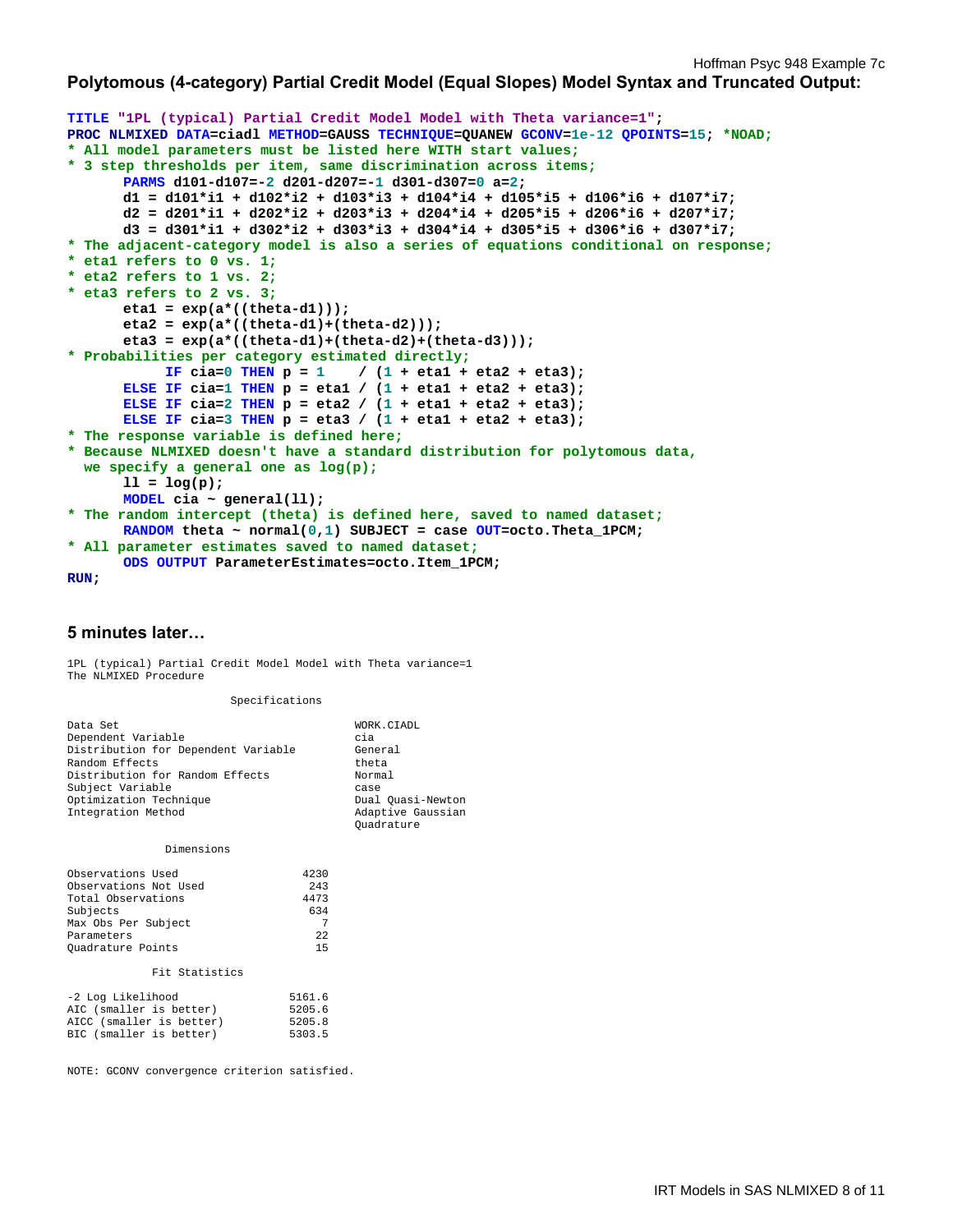|           |           |          |     |          | Parameter Estimates |       |           |           |              |
|-----------|-----------|----------|-----|----------|---------------------|-------|-----------|-----------|--------------|
|           |           | Standard |     |          |                     |       |           |           |              |
| Parameter | Estimate  | Error    | DF  | t Value  | Pr >  t             | Alpha | Lower     | Upper     | Gradient     |
| d101      | $-1.3104$ | 0.09796  | 633 | $-13.38$ | < .0001             | 0.05  | $-1.5028$ | $-1.1181$ | $1.243E-6$   |
| d102      | $-1.2928$ | 0.1107   | 633 | $-11.68$ | < .0001             | 0.05  | $-1.5102$ | $-1.0754$ | 0.000013     |
| d103      | $-1.2077$ | 0.1045   | 633 | $-11.56$ | < .0001             | 0.05  | $-1.4129$ | $-1.0025$ | $3.661E-6$   |
| d104      | $-1.2004$ | 0.09198  | 633 | $-13.05$ | < .0001             | 0.05  | $-1.3810$ | $-1.0198$ | $-1.88E-6$   |
| d105      | $-1.7265$ | 0.1051   | 633 | $-16.43$ | < .0001             | 0.05  | $-1.9329$ | $-1.5201$ | $-0.00003$   |
| d106      | $-1.6211$ | 0.1098   | 633 | $-14.77$ | < .0001             | 0.05  | $-1.8367$ | $-1.4055$ | $3.345E - 7$ |
| d107      | $-2.2538$ | 0.1879   | 633 | $-11.99$ | < .0001             | 0.05  | $-2.6228$ | $-1.8847$ | $-2.89E-8$   |
| d201      | $-1.1278$ | 0.08263  | 633 | $-13.65$ | < .0001             | 0.05  | $-1.2900$ | $-0.9655$ | $-0.00002$   |
| d202      | $-1.3612$ | 0.1036   | 633 | $-13.14$ | < .0001             | 0.05  | $-1.5646$ | $-1.1577$ | $5.059E-6$   |
| d203      | $-1.2661$ | 0.09706  | 633 | $-13.04$ | < .0001             | 0.05  | $-1.4567$ | $-1.0755$ | $-0.00001$   |
| d204      | $-0.9251$ | 0.07890  | 633 | $-11.73$ | < .0001             | 0.05  | $-1.0801$ | $-0.7702$ | 8.728E-7     |
| d205      | $-0.8135$ | 0.07010  | 633 | $-11.60$ | < .0001             | 0.05  | $-0.9511$ | $-0.6758$ | $-2.27E-6$   |
| d206      | $-1.0849$ | 0.08619  | 633 | $-12.59$ | < .0001             | 0.05  | $-1.2541$ | $-0.9156$ | 0.000016     |
| d207      | $-1.8568$ | 0.1285   | 633 | $-14.45$ | < .0001             | 0.05  | $-2.1091$ | $-1.6045$ | $3.929E-6$   |
| d301      | $-0.2453$ | 0.06003  | 633 | $-4.09$  | < .0001             | 0.05  | $-0.3632$ | $-0.1274$ | 0.000019     |
| d302      | $-0.9249$ | 0.07138  | 633 | $-12.96$ | < .0001             | 0.05  | $-1.0651$ | $-0.7848$ | $-0.00002$   |
| d303      | $-0.7038$ | 0.06659  | 633 | $-10.57$ | < .0001             | 0.05  | $-0.8346$ | $-0.5731$ | 0.000019     |
| d304      | $-0.3653$ | 0.06186  | 633 | $-5.91$  | < .0001             | 0.05  | $-0.4868$ | $-0.2438$ | $-0.00002$   |
| d305      | $-0.2778$ | 0.06045  | 633 | $-4.60$  | < .0001             | 0.05  | $-0.3965$ | $-0.1591$ | $-8.09E-6$   |
| d306      | $-0.8312$ | 0.06971  | 633 | $-11.92$ | < .0001             | 0.05  | $-0.9680$ | $-0.6943$ | $8.535E-6$   |
| d307      | $-1.4324$ | 0.08674  | 633 | $-16.51$ | < .0001             | 0.05  | $-1.6028$ | $-1.2621$ | $9.511E-6$   |
| a         | 3.1099    | 0.1650   | 633 | 18.85    | < .0001             | 0.05  | 2.7859    | 3.4340    | $-4.32E-6$   |

The common discrimination (slope) parameter is "a", which is 3.1099. The item step parameters (locations) are the d's. The d1's give the latent trait location at which, given the answer was 0 or 1, 1 becomes more likely than 0 (not 50%). The d2's give the latent trait location at which, given that the answer was 1 or 2, 2 becomes more likely than 1 (not 50%). The d3's give the latent trait location at which, given that the answer was 2 or 3, 3 becomes more likely than 1 (not 50%). This model is not currently estimable in Mplus.

## **Polytomous (4-category) Generalized Partial Credit Model (Unequal Slopes) Model Syntax and Truncated Output:**

```
TITLE "2PL (generalized) Partial Credit Model Model with Theta variance=1"; 
PROC NLMIXED DATA=ciadl METHOD=GAUSS TECHNIQUE=QUANEW GCONV=1e-12 QPOINTS=15; *NOAD;
* All model parameters must be listed here WITH start values;
* 2 step thresholds per item, 1 discrimination per item;
      PARMS d101-d107=-2 d201-d207=-1 d301-d307=0 a01-a07=2; 
       d1 = d101*i1 + d102*i2 + d103*i3 + d104*i4 + d105*i5 + d106*i6 + d107*i7; 
       d2 = d201*i1 + d202*i2 + d203*i3 + d204*i4 + d205*i5 + d206*i6 + d207*i7; 
       d3 = d301*i1 + d302*i2 + d303*i3 + d304*i4 + d305*i5 + d306*i6 + d307*i7; 
       a = a01*11 + a02*12 + a03*13 + a04*14 + a05*15 + a06*16 + a07*17;* The adjacent-category model is also a series of equations conditional on response;
* eta1 refers to 0 vs. 1;
* eta2 refers to 1 vs. 2;
* eta3 refers to 2 vs. 3;
       eta1 = exp(a*((theta-d1))); 
       eta2 = exp(a*((theta-d1)+(theta-d2))); 
       eta3 = exp(a*((theta-d1)+(theta-d2)+(theta-d3))); 
* Probabilities per category estimated directly;
           IF cia=0 THEN p = 1 / (1 + eta1 + eta2 + eta3);
      ELSE IF cia=1 THEN p = eta1 / (1 + eta1 + eta2 + eta3); 
      ELSE IF cia=2 THEN p = eta2 / (1 + eta1 + eta2 + eta3); 
      ELSE IF cia=3 THEN p = eta3 / (1 + eta1 + eta2 + eta3); 
* The response variable is defined here; 
* Because NLMIXED doesn't have a standard distribution for polytomous data, 
   we specify a general one as log(p);
      11 = \log(p);MODEL cia ~ general(ll); 
* The random intercept (theta) is defined here, saved to named dataset;
      RANDOM theta ~ normal(0,1) SUBJECT = case OUT=octo.Theta_2PCM; 
* All parameter estimates saved to named dataset;
      ODS OUTPUT ParameterEstimates=octo.Item_2PCM; 
RUN;
```
**13 minutes later…**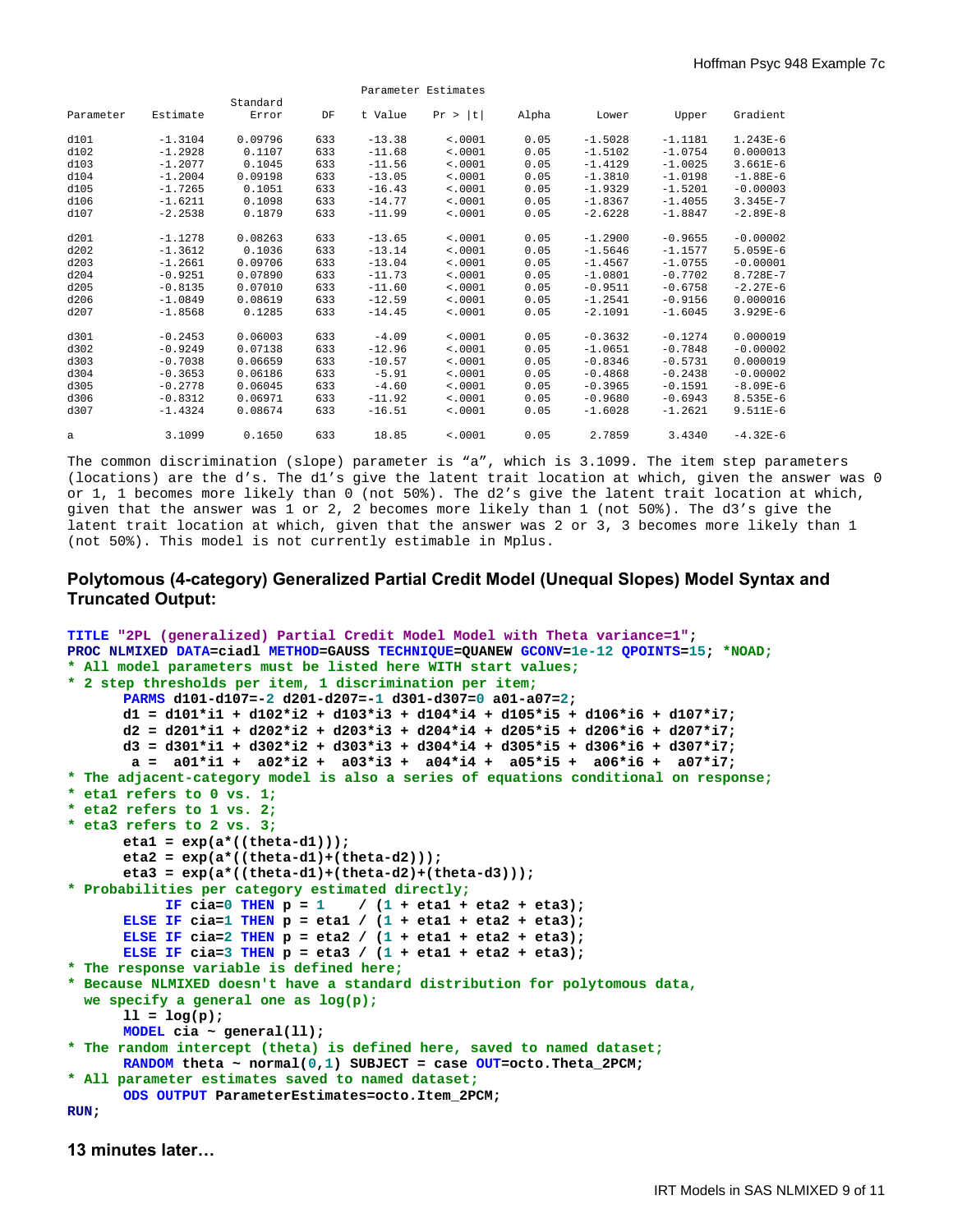2PL (generalized) Partial Credit Model Model with Theta variance=1 The NLMIXED Procedure

#### Specifications

Data Set WORK.CIADL Dependent Variable cia<br>Distribution for Dependent Variable Ceneral Distribution for Dependent Variable Gener<br>Random Effects theta Random Effects<br>Distribution for Random Effects (Normal Distribution for Random Effects Subject Variable<br>
Optimization Technique<br>
Cual Quasi-Newton Optimization Technique Dual Quasi-Newton Integration Method Adaptive Gaussian Integration Method

#### Dimensions

| Observations Used     | 4230 |
|-----------------------|------|
| Observations Not Used | 243  |
| Total Observations    | 4473 |
| Subjects              | 634  |
| Max Obs Per Subject   |      |
| Parameters            | 28   |
| Quadrature Points     | 15   |

BIC (smaller is better)

NOTE: GCONV convergence criterion satisfied. Fit Statistics -2 Log Likelihood 5040.2 AIC (smaller is better) 5096.2<br>AICC (smaller is better) 5096.6 AICC (smaller is better) 5096.6<br>BIC (smaller is better) 5220.9

Quadrature

#### **Fit Statistics for 1PL version of PCM**<br>-2 Log Likelihood 5161.6 -2 Log Likelihood 5161.6<br>AIC (smaller is better) 5205.6 AIC (smaller is better) 5205.6<br>AICC (smaller is better) 5205.8 AICC (smaller is better) 5205.8<br>BIC (smaller is better) 5303.5 BIC (smaller is better)

5161.6 – 5040.2 = 121.4 on df=6 is *p* <.0001, so the generalized PCM is an improvement over the original PCM (we need different slopes across items).

| Parameter Estimates |           |          |     |          |            |       |           |            |              |  |
|---------------------|-----------|----------|-----|----------|------------|-------|-----------|------------|--------------|--|
|                     | Estimate  | Standard |     |          |            |       |           |            | Gradient     |  |
| Parameter           |           | Error    | DF  | t Value  | t <br>Pr > | Alpha | Lower     | Upper      |              |  |
| d101                | $-1.3541$ | 0.08105  | 633 | $-16.71$ | < .0001    | 0.05  | $-1.5133$ | $-1.1949$  | $-0.00002$   |  |
| d102                | $-1.3788$ | 0.1024   | 633 | $-13.47$ | < .0001    | 0.05  | $-1.5799$ | $-1.1778$  | $-7.31E-6$   |  |
| d103                | $-1.2468$ | 0.1040   | 633 | $-11.98$ | < .0001    | 0.05  | $-1.4511$ | $-1.0425$  | $-3.04E-6$   |  |
| d104                | $-1.2214$ | 0.07968  | 633 | $-15.33$ | < .0001    | 0.05  | $-1.3779$ | $-1.0649$  | $8.432E-6$   |  |
| d105                | $-1.7791$ | 0.1132   | 633 | $-15.72$ | < .0001    | 0.05  | $-2.0013$ | $-1.5568$  | $2.434E-6$   |  |
| d106                | $-1.6761$ | 0.1449   | 633 | $-11.57$ | < .0001    | 0.05  | $-1.9606$ | $-1.3916$  | $4.1E-6$     |  |
| d107                | $-2.4570$ | 0.3529   | 633 | $-6.96$  | < .0001    | 0.05  | $-3.1500$ | $-1.7640$  | $1.349E-6$   |  |
| d201                | $-0.9589$ | 0.06569  | 633 | $-14.60$ | < .0001    | 0.05  | $-1.0879$ | $-0.8299$  | $-4.4E-6$    |  |
| d202                | $-1.2677$ | 0.09304  | 633 | $-13.62$ | < 0001     | 0.05  | $-1.4504$ | $-1.0850$  | $6.519E-6$   |  |
| d203                | $-1.1998$ | 0.09550  | 633 | $-12.56$ | < .0001    | 0.05  | $-1.3873$ | $-1.0123$  | $-5.9E-7$    |  |
| d204                | $-0.8352$ | 0.06601  | 633 | $-12.65$ | < .0001    | 0.05  | $-0.9648$ | $-0.7056$  | $2.538E-6$   |  |
| d205                | $-0.7710$ | 0.07235  | 633 | $-10.66$ | < .0001    | 0.05  | $-0.9131$ | $-0.6290$  | $1.566E-6$   |  |
| d206                | $-1.0386$ | 0.1129   | 633 | $-9.20$  | < .0001    | 0.05  | $-1.2603$ | $-0.8169$  | $8.739E - 6$ |  |
| d207                | $-2.0103$ | 0.2360   | 633 | $-8.52$  | < .0001    | 0.05  | $-2.4737$ | $-1.5469$  | $-1.12E-6$   |  |
| d301                | $-0.1806$ | 0.05193  | 633 | $-3.48$  | 0.0005     | 0.05  | $-0.2826$ | $-0.07867$ | 0.000024     |  |
| d302                | $-0.8082$ | 0.06927  | 633 | $-11.67$ | < .0001    | 0.05  | $-0.9442$ | $-0.6722$  | $-3.24E-6$   |  |
| d303                | $-0.6484$ | 0.06906  | 633 | $-9.39$  | < .0001    | 0.05  | $-0.7840$ | $-0.5128$  | $-8.32E-6$   |  |
| d304                | $-0.2783$ | 0.05580  | 633 | $-4.99$  | < .0001    | 0.05  | $-0.3878$ | $-0.1687$  | $-5.56E-6$   |  |
| d305                | $-0.2855$ | 0.06541  | 633 | $-4.37$  | < .0001    | 0.05  | $-0.4140$ | $-0.1571$  | $-0.00001$   |  |
| d306                | $-1.0383$ | 0.1148   | 633 | $-9.04$  | < .0001    | 0.05  | $-1.2638$ | $-0.8128$  | $6.932E-6$   |  |
| d307                | $-2.1917$ | 0.2475   | 633 | $-8.85$  | < .0001    | 0.05  | $-2.6777$ | $-1.7056$  | $-3.82E-6$   |  |
| a01                 | 6.2340    | 0.9148   | 633 | 6.81     | < .0001    | 0.05  | 4.4377    | 8.0303     | $7.454E - 7$ |  |
| a02                 | 4.0657    | 0.5217   | 633 | 7.79     | < .0001    | 0.05  | 3.0412    | 5.0903     | $4.038E - 8$ |  |
| a03                 | 3.4489    | 0.4100   | 633 | 8.41     | < .0001    | 0.05  | 2.6437    | 4.2540     | $1.91E-6$    |  |
| a04                 | 4.9725    | 0.6752   | 633 | 7.36     | < .0001    | 0.05  | 3.6467    | 6.2983     | 1.188E-6     |  |
| a05                 | 2.8899    | 0.2926   | 633 | 9.88     | < .0001    | 0.05  | 2.3154    | 3.4645     | 5.719E-7     |  |
| a06                 | 2.0018    | 0.2213   | 633 | 9.05     | < .0001    | 0.05  | 1.5673    | 2.4363     | $-1.8E-6$    |  |
| a07                 | 1.3368    | 0.1800   | 633 | 7.43     | < .0001    | 0.05  | 0.9834    | 1.6903     | $9.924E-6$   |  |

The item discriminations (slope) parameters are the a's, which gives one slope per item. The item step parameters (locations) are the d's, interpreted as before. This model is also not currently estimable in Mplus.

Finally, we can compare information criteria to decide which fits better, the graded response model or the generalized partial credit model. They both use 28 parameters (unequal slopes):

Fit Statistics from GRM

| -2 Log Likelihood        | 5045.4 |
|--------------------------|--------|
| AIC (smaller is better)  | 5101.4 |
| AICC (smaller is better) | 5101.8 |
| BIC (smaller is better)  | 5226.1 |

The AIC and BIC are slightly smaller for the generalized PCM, so apparently that one is better.